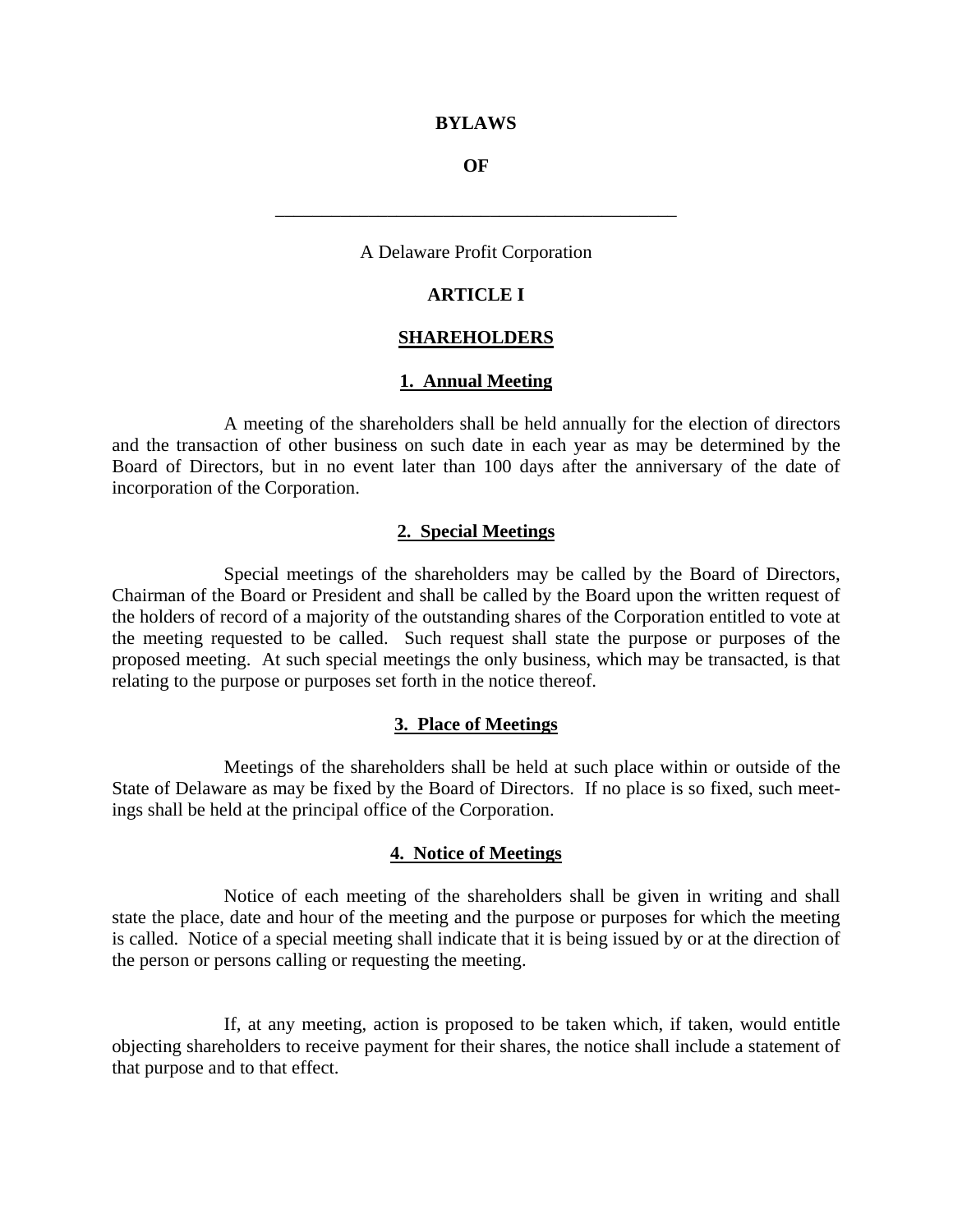A copy of the notice of each meeting shall be given, personally or by first class mail, not less than ten nor more than sixty days before the date of the meeting, to each shareholder entitled to vote at such meeting. If mailed, such notice shall be deemed to have been given when deposited in the United States mail, with postage thereon prepaid, directed to the shareholder at his address as it appears on the record of the shareholders, or, if he shall have filed with the Secretary of the Corporation a written request that notices to him or her be mailed to some other address, then directed to him at such other address.

 When a meeting is adjourned to another time or place, it shall not be necessary to give any notice of the adjourned meeting if the time and place to which the meeting is adjourned are announced at the meeting at which the adjournment is taken. At the adjourned meeting any business may be transacted that might have been transacted on the original date of the meeting. However, if after the adjournment the Board of Directors fixes a new record date for the adjourned meeting, a notice of the adjourned meeting shall be given to each shareholder of record on the new record date entitled to notice under this Section 4.

### **5. Waiver of Notice**

 Notice of a meeting need not be given to any shareholder who submits a signed waiver of notice, in person or by proxy, whether before or after the meeting. The attendance of any shareholder at a meeting, in person or by proxy, without protesting prior to the conclusion of the meeting the lack of notice of such meeting, shall constitute a waiver of notice by him or her.

### **6. Inspectors of Election**

 The Board of Directors, in advance of any shareholders' meeting, may appoint one or more inspectors to act at the meeting or any adjournment thereof. If inspectors are not so appointed, the person presiding at a shareholders' meeting may, and on the request of any shareholder entitled to vote thereat shall, appoint two inspectors. In case any person appointed fails to appear or act, the vacancy may be filled by appointment in advance of the meeting by the Board or at the meeting by the person presiding thereat. Each inspector, before entering upon the discharge of his duties, shall take and sign an oath faithfully to execute the duties of such inspector at such meeting with strict impartiality and according to the best of his ability.

 The inspectors shall determine the number of shares outstanding and the voting power of each, the shares represented at the meeting, the existence of a quorum, and the validity and effect of proxies, and shall receive votes, ballots or consents, hear and determine all challenges and questions arising in connection with the right to vote at the meeting, count and tabulate all votes, ballots or consents, determine the result thereof, and do such acts as are proper to conduct the election or vote with fairness to all shareholders. On request of the person presiding at the meeting, or of any shareholder entitled to vote thereat, the inspectors shall make a report in writing of any challenge, question or matter determined by them and shall execute a certificate of any fact found by them. Any report or certificate made by them shall be prima facie evidence of the facts stated and of any vote certified by them.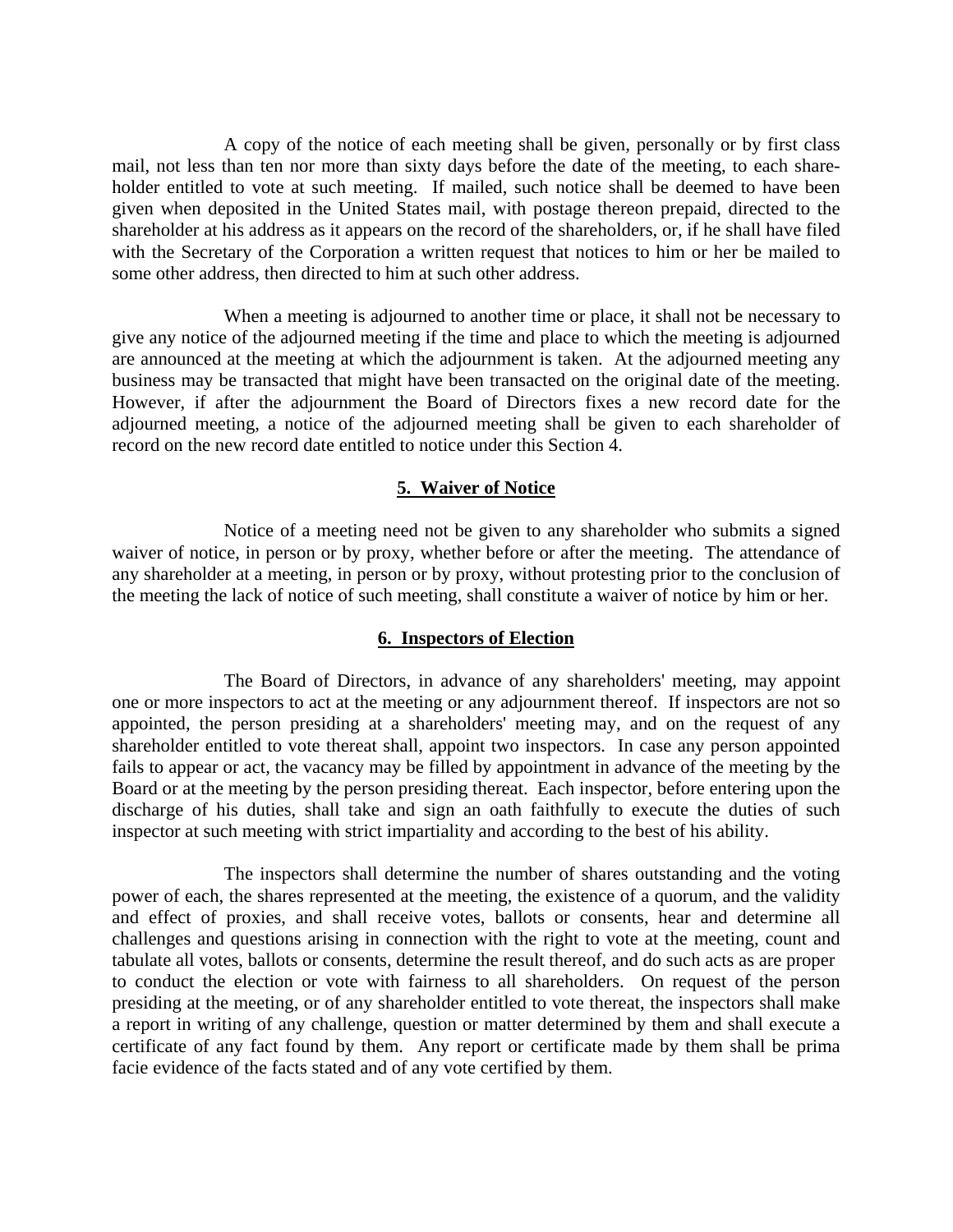### **7. List of Shareholders at Meetings**

 A list of the shareholders as of the record date, certified by the Secretary or any Assistant Secretary or by a transfer agent, shall be produced at any meeting of the shareholders upon the request thereat or prior thereto of any shareholder. If the right to vote at any meeting is challenged, the inspectors of election, or the person presiding thereat, shall require such list of the shareholders to be produced as evidence of the right of the persons challenged to vote at such meeting, and all persons who appear from such list to be shareholders entitled to vote thereat may vote at such meeting.

### **8. Qualification of Voters**

 Unless otherwise provided in the Certificate of Incorporation, every shareholder of record shall be entitled at every meeting of the shareholders to one vote for every share standing in its name on the record of the shareholders.

 Treasury shares as of the record date and shares held as of the record date by another domestic or foreign corporation of any kind, if a majority of the shares entitled to vote in the election of directors of such other corporation is held as of the record date by the Corporation, shall not be shares entitled to vote or to be counted in determining the total number of outstanding shares.

 Shares held by an administrator, executor, guardian, conservator, committee or other fiduciary, other than a trustee, may be voted by such fiduciary, either in person or by proxy, without the transfer of such shares into the name of such fiduciary. Shares held by a trustee may be voted by him or her, either in person or by proxy, only after the shares have been transferred into his name as trustee or into the name of his nominee.

 Shares standing in the name of another domestic or foreign corporation of any type or kind may be voted by such officer, agent or proxy as the bylaws of such corporation may provide, or, in the absence of such provision, as the board of directors of such corporation may determine.

 No shareholder shall sell his vote, or issue a proxy to vote, to any person for any sum of money or anything of value except as permitted by law.

### **9. Quorum of Shareholders**

 The holders of a majority of the shares of the Corporation issued and outstanding and entitled to vote at any meeting of the shareholders shall constitute a quorum at such meeting for the transaction of any business, provided that when a specified item of business is required to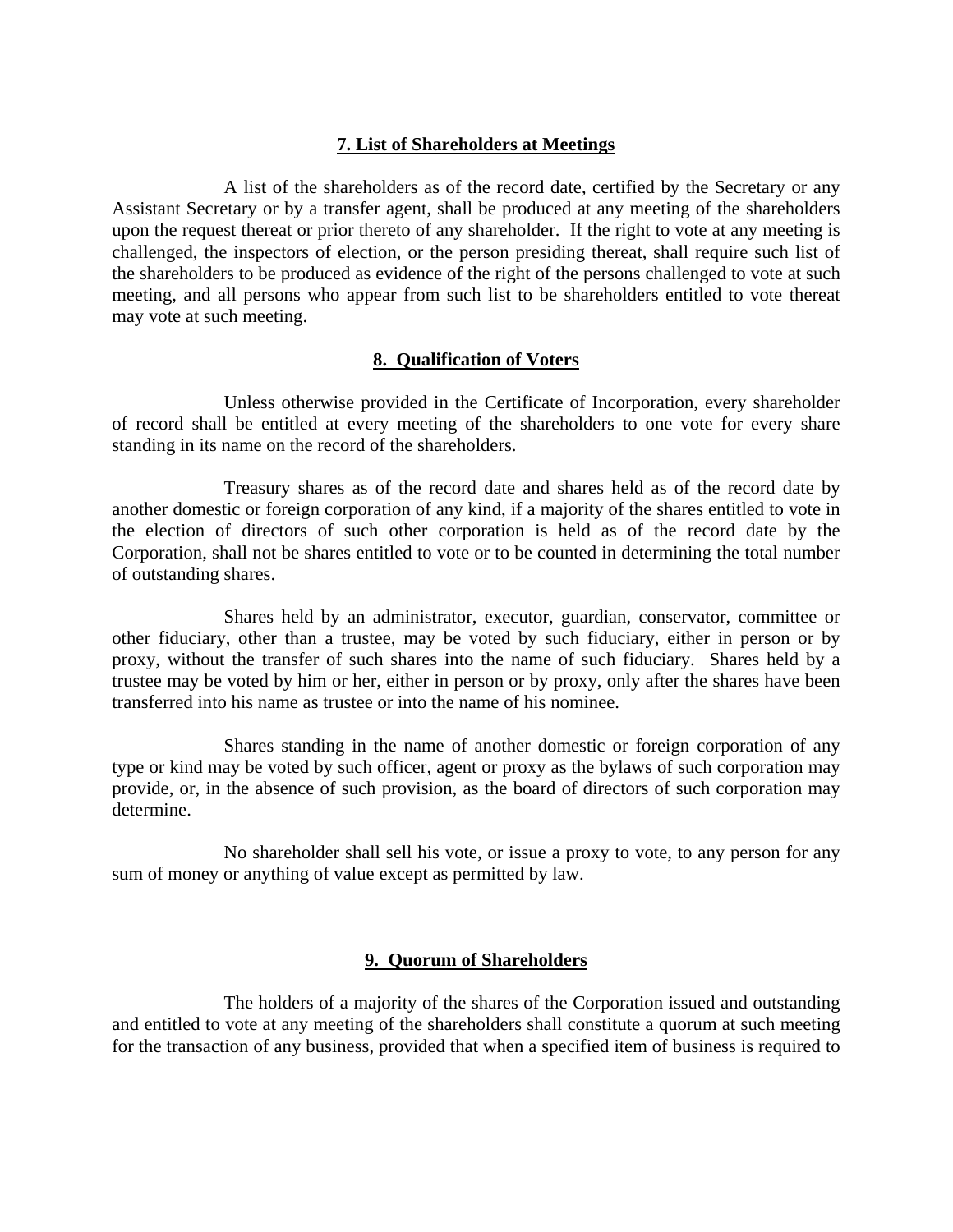be voted on by a class or series, voting as a class, the holders of a majority of the shares of such class or series shall constitute a quorum for the transaction of such specified item of business.

 When a quorum is once present to organize a meeting, it is not broken by the subsequent withdrawal of any shareholders.

 The shareholders who are present in person or by proxy and who are entitled to vote may, by a majority of votes cast, adjourn the meeting despite the absence of a quorum.

## **10. Proxies**

 Every shareholder entitled to vote at a meeting of the shareholders, or to express consent or dissent without a meeting may authorize another person or persons to act for him by proxy.

 The shareholder or its attorney must sign every proxy. No proxy shall be valid after the expiration of eleven months from the date thereof unless otherwise provided in the proxy. Every proxy shall be revocable at the pleasure of the shareholder executing it, except as otherwise provided by law.

 The authority of the holder of a proxy to act shall not be revoked by the incompetence or death of the shareholder who executed the proxy, unless before the authority is exercised written notice of the Secretary or any Assistant Secretary receives adjudication of such incompetence or of such death.

# **11. Vote or Consent of Shareholders**

 Directors, except as otherwise required by law, shall be elected by a plurality of the votes cast at a meeting of shareholders by the holders of shares entitled to vote in the election.

 Whenever any corporate action, other than the election of directors, is to be taken by vote of the shareholders, it shall, except as otherwise required by law, be authorized by a majority of the votes cast at a meeting of shareholders by the holders of shares entitled to vote thereon.

 Whenever shareholders are required or permitted to take any action by vote, such action may be taken without a meeting on written consent, setting forth the action so taken, signed by the holders of all outstanding shares entitled to vote thereon. Written consent thus given by the holders of all outstanding shares entitled to vote shall have the same effect as a unanimous vote of shareholders.

# **12. Fixing The Record Date**

 For the purpose of determining the shareholders entitled to notice of or to vote at any meeting of shareholders or any adjournment thereof, or to express consent to or dissent from any proposal without a meeting, or for the purpose of determining shareholders entitled to receive payment of any dividend or the allotment of any rights, or for the purpose of any other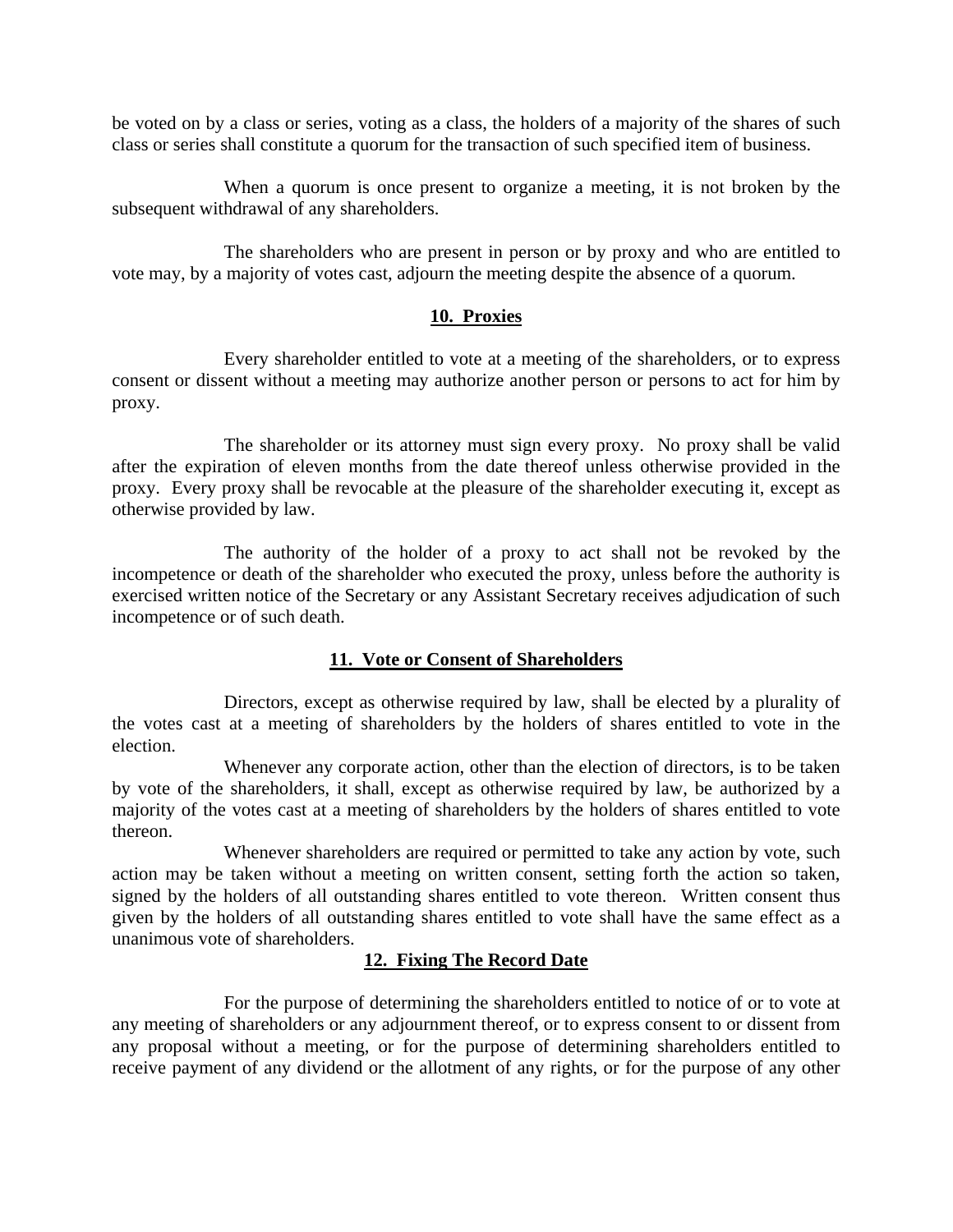action, the Board of Directors may fix, in advance, a date as the record date for any such determination of shareholders. Such date shall not be less than ten nor more than sixty days before the date of such meeting, nor more than sixty days prior to any other action.

 When a determination of shareholders of record entitled to notice of or to vote at any meeting of shareholders has been made as provided in this Section, such determination shall apply to any adjournment thereof, unless the Board of Directors fixes a new record date for the adjourned meeting.

## **ARTICLE II**

### **BOARD OF DIRECTORS**

### **1. Power of Board and Qualification of Directors**

 The Board of Directors shall manage the business of the Corporation. Each director shall be at least eighteen years of age.

### **2. Number of Directors**

 The number of directors constituting the entire Board of Directors shall be the number, not less than one nor more than ten, fixed from time to time by a majority of the total number of directors which the Corporation would have, prior to any increase or decrease, if there were no vacancies, provided, however, that no decrease shall shorten the term of an incumbent director. Until otherwise fixed by the directors, the number of directors constituting the entire Board shall be four.

## **3. Election and Term of Directors**

 At each annual meeting of shareholders, directors shall be elected to hold office until the next annual meeting and until there successors have been elected and qualified or until their death, resignation or removal in the manner hereinafter provided.

### **4. Quorum of Directors and Action by the Board**

 A majority of the entire Board of Directors shall constitute a quorum for the transaction of business, and, except where otherwise provided herein, the vote of a majority of the directors present at a meeting at the time of such vote, if a quorum is then present, shall be the act of the Board.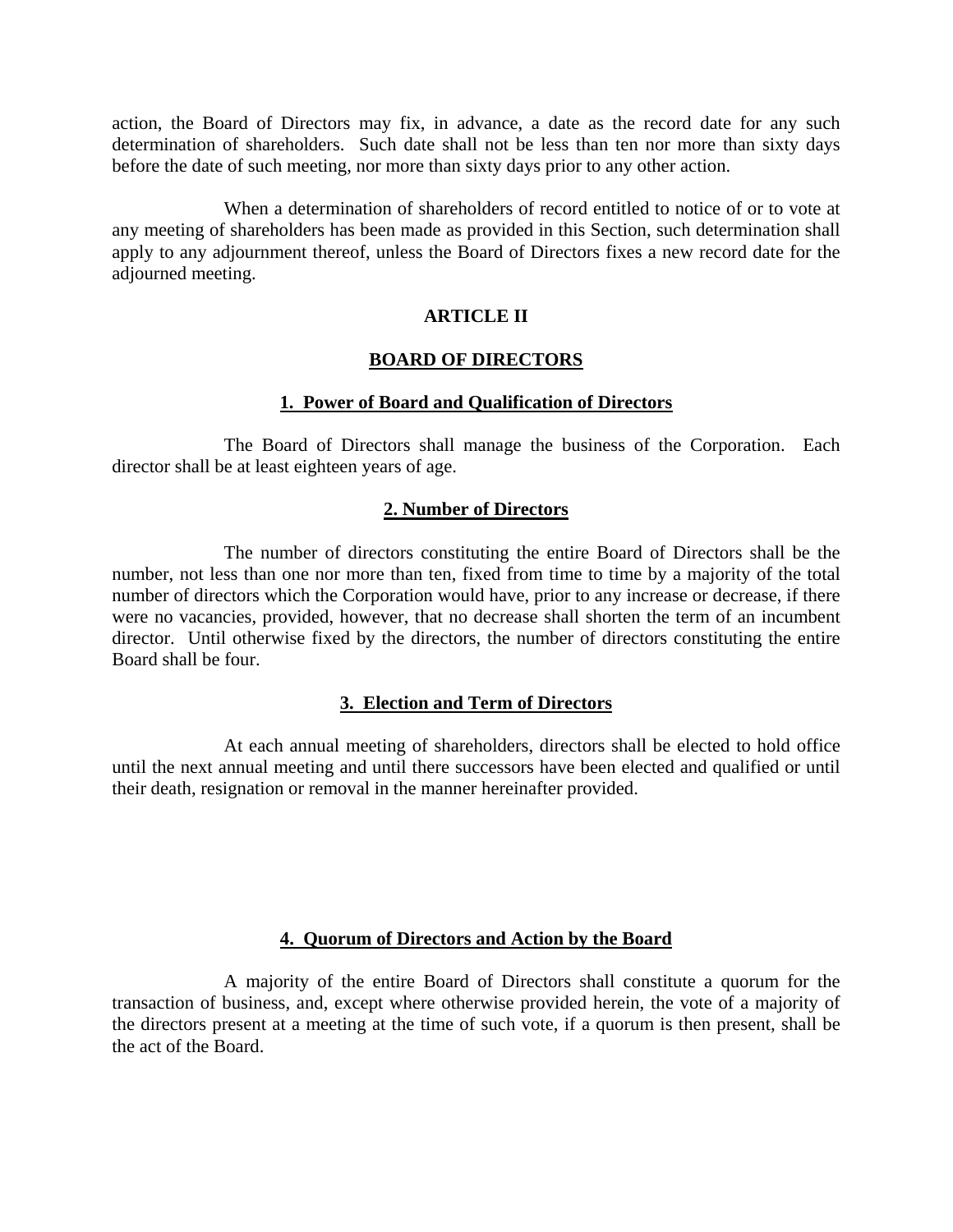Any action required or permitted to be taken by the Board of Directors or any committee thereof may be taken without a meeting if all members of the Board or the committee consent in writing to the adoption of a resolution authorizing the action. The resolution and the written consent thereto by the members of the Board or committee shall be filed with the minutes of the proceedings of the Board or committee.

# **5. Meetings of the Board**

 An annual meeting of the Board of Directors shall be held in each year directly after the annual meeting of shareholders. Regular meetings of the Board shall be held at such times as may be fixed by the Board. Special meetings of the Board may be held at any time upon the call of the President or any two directors.

 Meetings of the Board of Directors shall be held at such places as may be fixed by the Board for annual and regular meetings and in the notice of meeting for special meetings. If no place is so fixed, meetings of the Board shall be held at the principal office of the Corporation. Any one or more members of the Board of Directors may participate in meetings by means of a conference telephone or similar communications equipment.

 No notice need be given of annual or regular meetings of the Board of Directors. Notice of each special meeting of the Board shall be given to each director either by mail not later than noon, Delaware time, on the third day prior to the meeting or by telegram, written message or orally not later than noon, Delaware time, on the day prior to the meeting. Notices are deemed to have been properly given if given: by mail, when deposited in the United States mail; by telegram at the time of filing; or by messenger at the time of delivery. Notices by mail, telegram or messenger shall be sent to each director at the address designated by him for that purpose, or, if none has been so designated, at his last known residence or business address.

 Notice of a meeting of the Board of Directors need not be given to any director who submits a signed waiver of notice whether before or after the meeting, or who attends the meeting without protesting, prior thereto or at its commencement, the lack of notice to any director.

 A notice, or waiver of notice, need not specify the purpose of any meeting of the Board of Directors.

 A majority of the directors present, whether or not a quorum is present, may adjourn any meeting to another time and place. Notice of any adjournment of a meeting to another time or place shall be given, in the manner described above, to the directors who were not present at the time of the adjournment and, unless such time and place are announced at the meeting, to the other directors.

## **6. Resignations**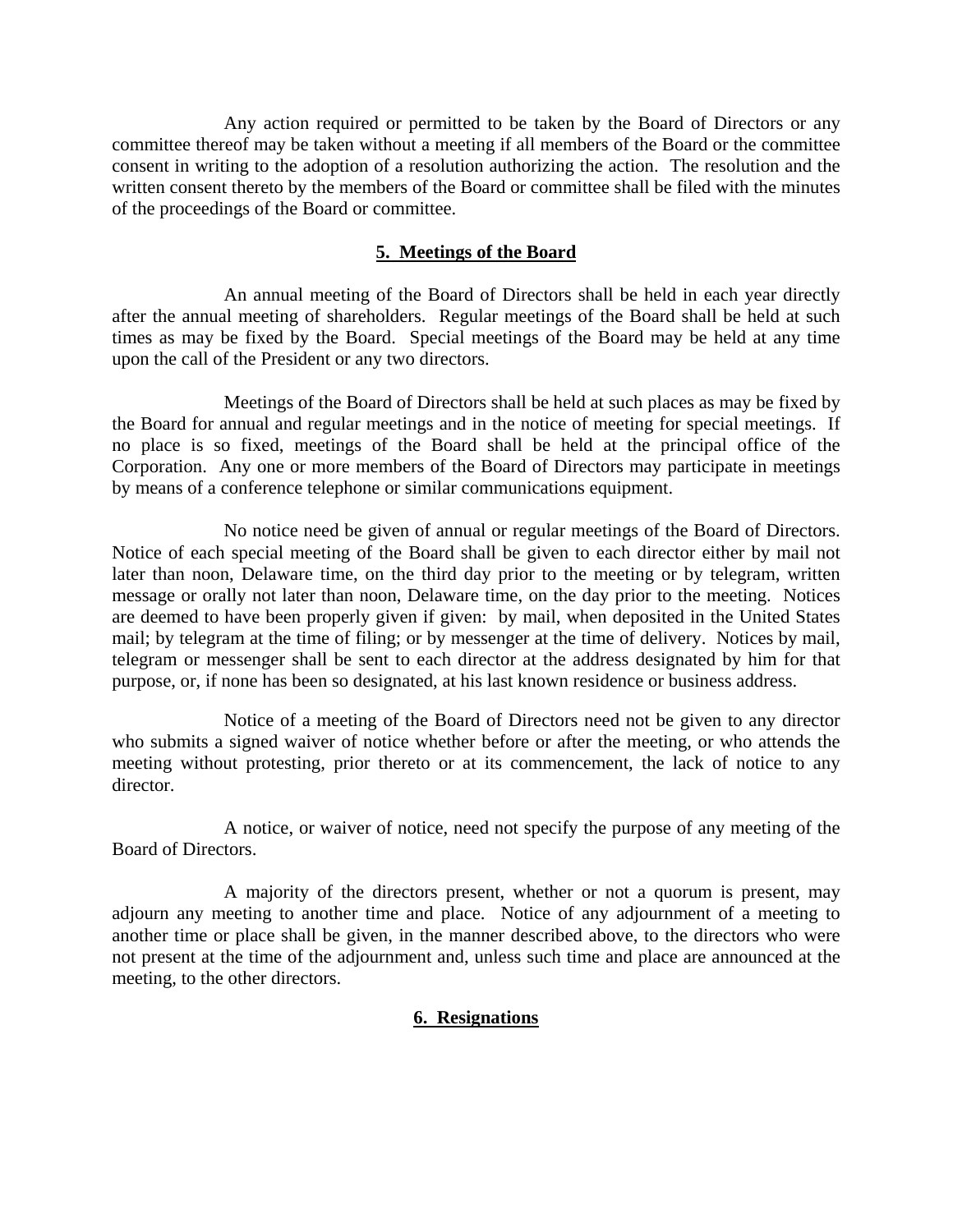Any director of the Corporation may resign at any time by giving written notice to the Board of Directors or to the President or to the Secretary of the Corporation. Such resignation shall take effect at the time specified therein; and unless otherwise specified therein the acceptance of such resignation shall not be necessary to make it effective.

# **7. Removal of Directors**

 Any one or more of the directors may be removed for cause by action of the Board of Directors. Any or all of the directors may be removed with or without cause by vote of the shareholders.

## **8. Newly Created Directorships and Vacancies**

 Newly created directorships resulting from an increase in the number of directors and vacancies occurring in the Board of Directors for any reason except the removal of directors by shareholders may be filled by vote of a majority of the directors then in office, although less than a quorum exists. The shareholder shall fill vacancies occurring as a result of the removal of directors by shareholders. A director elected to fill a vacancy shall be elected to hold office for the unexpired term of his predecessor.

# **9. Executive and Other Committees of Directors**

 The Board of Directors, by resolution adopted by a majority of the entire Board, may designate from among its members an executive committee and other committees each consisting of three or more directors and each of which, to the extent provided in the resolution, shall have all the authority of the Board, except that no such committee shall have authority as to the following matters: (a) the submission to shareholders of any action that needs shareholders' approval; (b) the filling of vacancies in the Board or in any committee; (c) the fixing of compensation of the directors for serving on the Board or on any committee; (d) the amendment or repeal of the bylaws, or the adoption of new bylaws; (e) the amendment or repeal of any resolution of the Board which, by its term, shall not be so amendable or repealable; or (f) the removal or indemnification of directors.

 The Board of Directors may designate one or more directors as alternate members of any such committee, who may replace any absent member or members at any meeting of such committee.

 Unless a greater proportion is required by the resolution designating a committee, a majority of the entire authorized number of members of such committee shall constitute a quorum for the transaction of business, and the vote of a majority of the members present at a meeting at the time of such vote, if a quorum is then present, shall be the act of such committee.

Each such committee shall serve at the pleasure of the Board of Directors.

# **10. Compensation of Directors**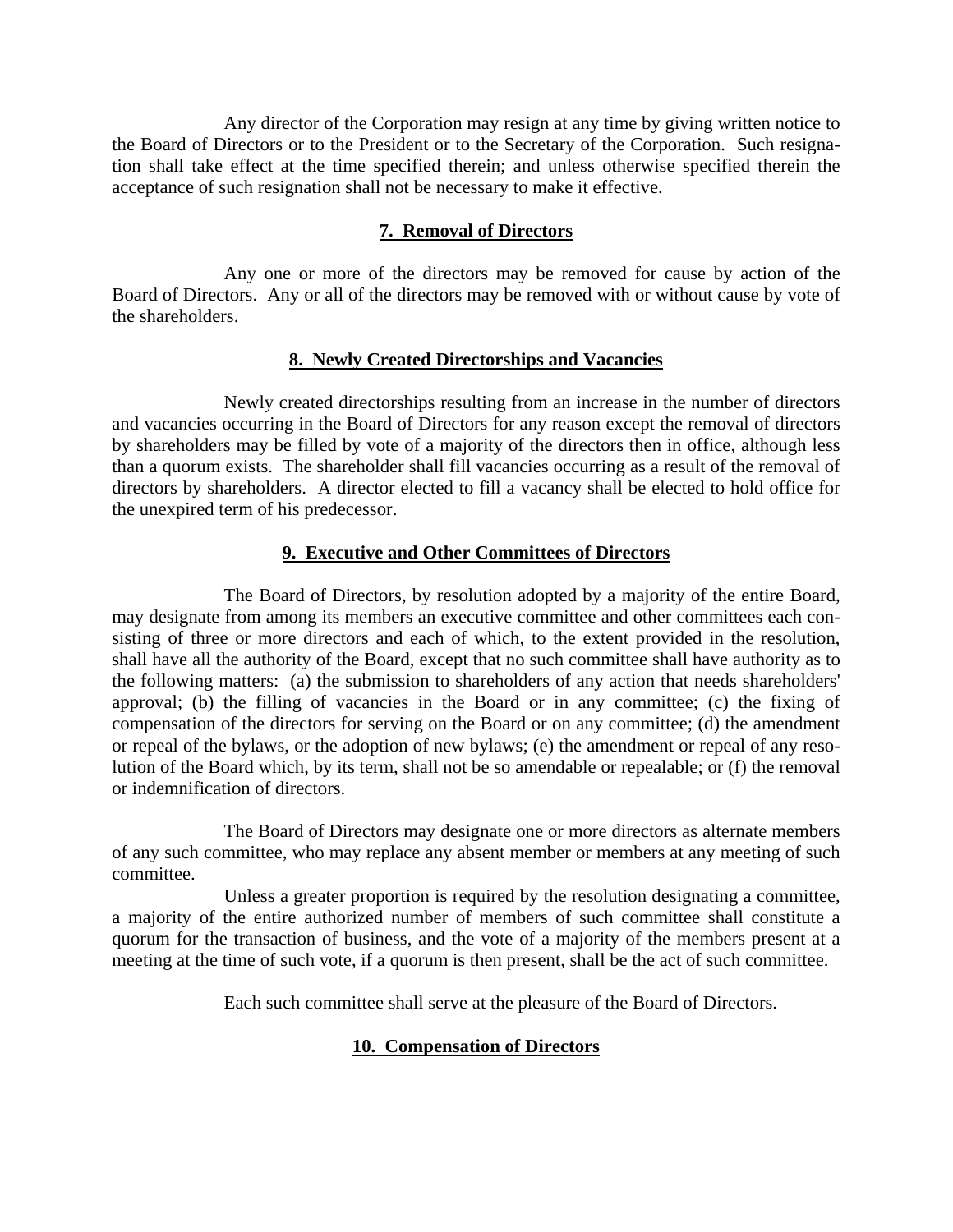The Board of Directors shall have authority to fix the compensation of directors for services in any capacity.

### **11. Interest of Directors in a Transaction**

 Unless shown to be unfair and unreasonable as to the Corporation, no contract or other transaction between the Corporation and one or more of its directors, or between the Corporation and any other corporation, firm, association or other entity in which one or more of the directors are directors or officers, or are financially interested, shall be either void or voidable, irrespective of whether such interested director or directors are present at a meeting of the Board of Directors, or of a committee thereof, which authorizes such contract or transaction and irrespective of whether his or their votes are counted for such purpose. In the absence of fraud any such contract and transaction conclusively may be authorized or approved as fair and reasonable by: (a) the Board of Directors or a duly empowered committee thereof, by a vote sufficient for such purpose without counting the vote or votes of such interested director or directors (although such interested director or directors may be counted in determining the presence of a quorum at the meeting which authorizes such contract or transaction), if the fact of such common directorship, officership or financial interest is disclosed or known to the Board or committee, as the case may be; or (b) the shareholders entitled to vote for the election of directors, if such common directorship, officership or financial interest is disclosed or known to such shareholders.

 Notwithstanding the foregoing, no loan, except advances in connection with indemnification, shall be made by the Corporation to any director unless it is authorized by vote of the shareholders without counting any shares of the director who would be the borrower or unless the director who would be the borrower is the sole shareholder of the Corporation.

#### **ARTICLE III**

#### **OFFICERS**

#### **1. Election of Officers**

 The Board of Directors, as soon as may be practicable after the annual election of directors, shall elect a President, a Secretary, and a Treasurer, and from time to time may elect or appoint such other officers as it may determine. The same person may hold any two or more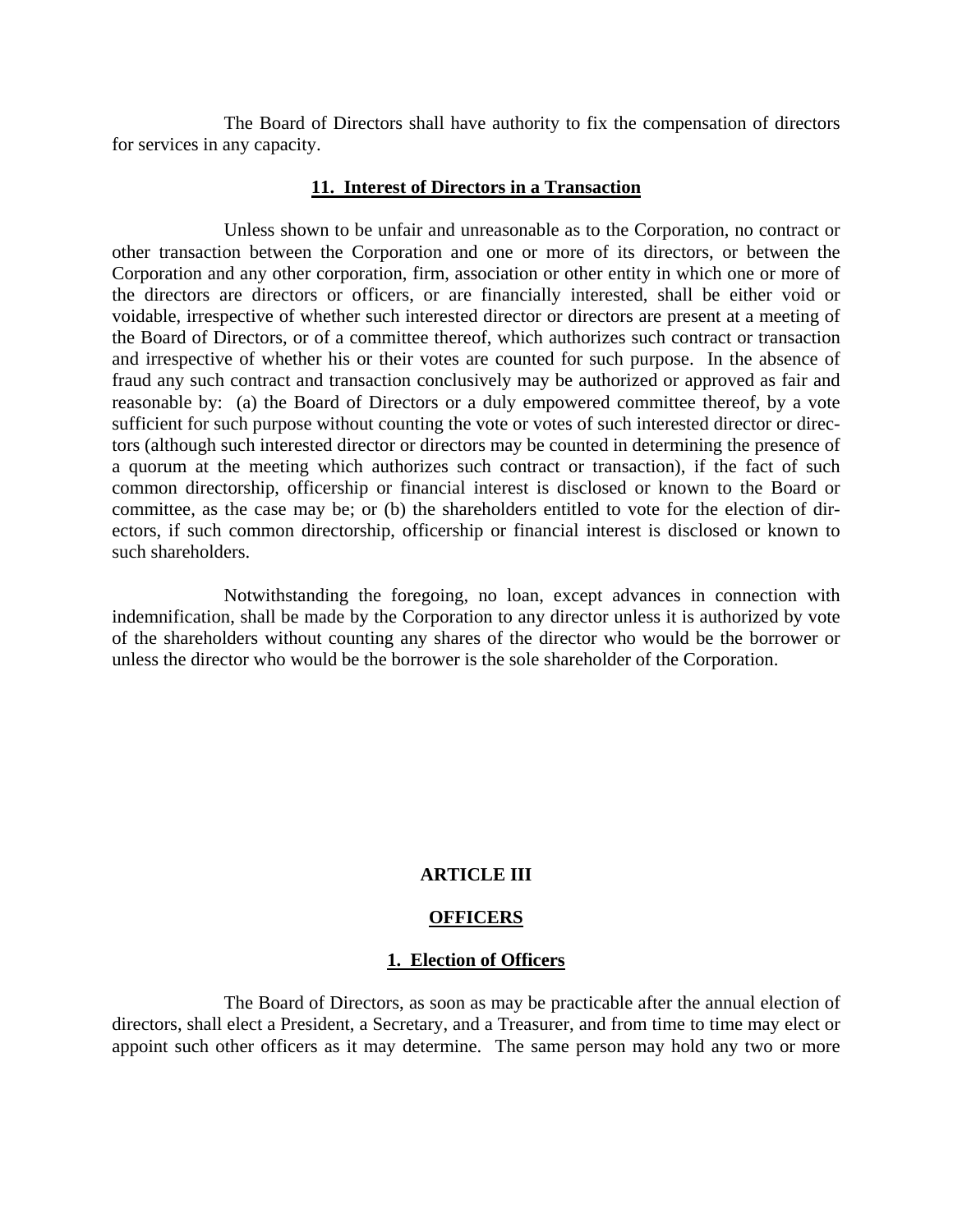offices. The Board of Directors may also elect one or more Vice Presidents, Assistant Secretaries and Assistant Treasurers.

### **2. Other Officers**

 The Board of Directors may appoint such other officers and agents as it shall deem necessary who shall hold their offices for such terms and shall exercise such powers and perform such duties as shall be determined from time to time by the Board.

### **3. Compensation**

 The salaries of all officers and agents of the Corporation shall be fixed by the Board of Directors.

## **4. Term of Office and Removal**

 Each officer shall hold office for the term for which he is elected or appointed, and until his successor has been elected or appointed and qualified. Unless otherwise provided in the resolution of the Board of Directors electing or appointing an officer, his term of office shall extend to and expire at the meeting of the Board following the next annual meeting of shareholders. The Board with or without cause may remove any officer, at any time. Removal of an officer without cause shall be without prejudice to his contract rights, if any, and the election or appointment of an officer shall not of itself create contract rights.

## **5. President**

 The President shall be the chief executive officer of the Corporation, shall have general and active management of the business of the Corporation and shall see that all orders and resolutions of the Board of Directors are carried into effect. The President shall also preside at all meetings of the shareholders and the Board of Directors.

 The President shall execute bonds, mortgages and other contracts requiring a seal, under the seal of the Corporation, except where required or permitted by law to be otherwise signed and executed and except where the signing and execution thereof shall be expressly delegated by the Board of Directors to some other officer or agent of the Corporation.

## **6. Vice Presidents**

 The Vice Presidents, in the order designated by the Board of Directors, or in the absence of any designation, then in the order of their election, during the absence or disability of or refusal to act by the President, shall perform the duties and exercise the powers of the President and shall perform such other duties as the Board of Directors shall prescribe.

## **7. Secretary and Assistant Secretaries**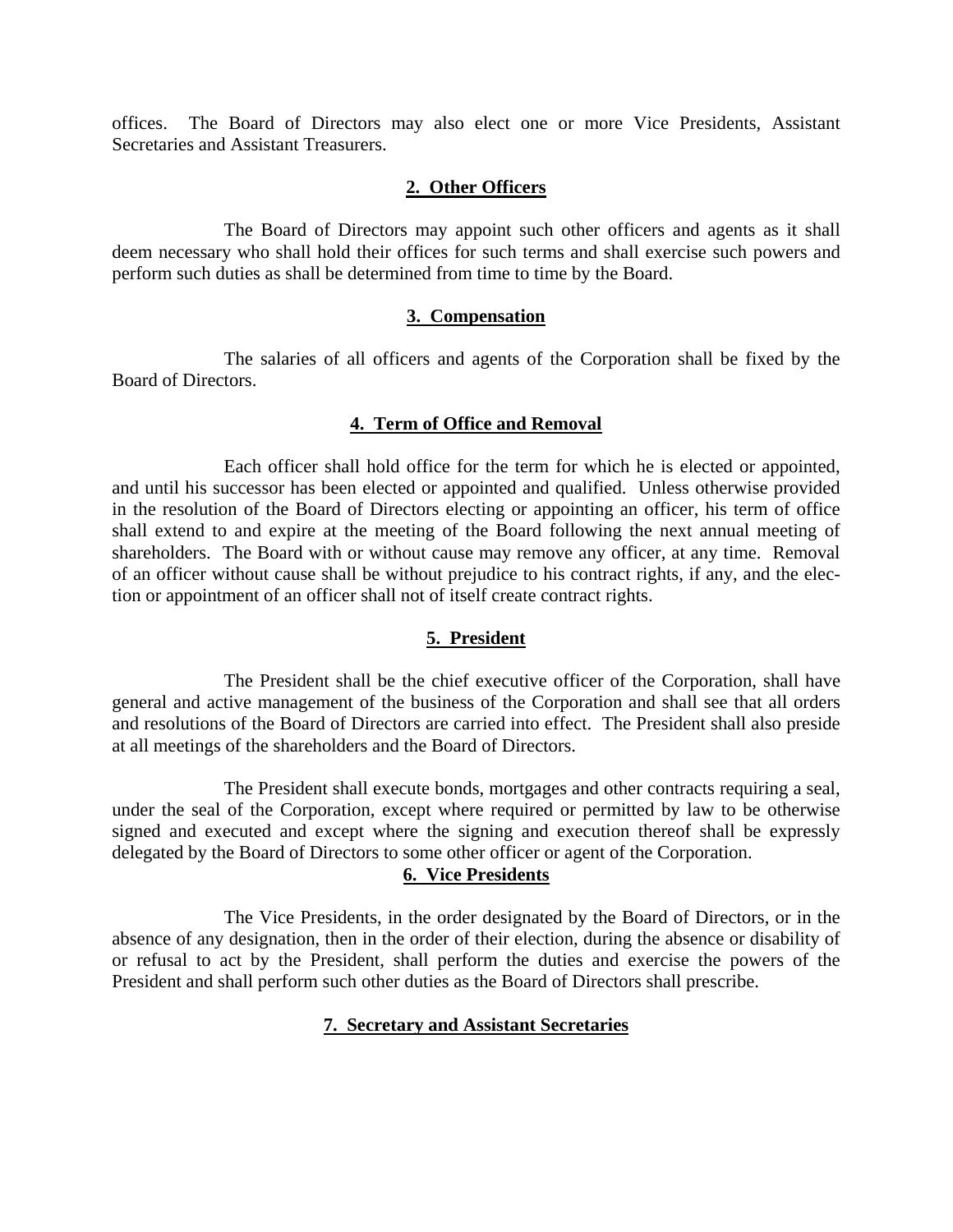The Secretary shall attend all meetings of the Board of Directors and all meetings of the shareholders and record all the proceedings of the meetings of the Corporation and of the Board of Directors in a book to be kept for that purpose, and shall perform like duties for the standing committees when required. The Secretary shall give or cause to be given, notice of all meetings of the shareholders and special meetings of the Board of Directors, and shall perform such other duties as may be prescribed by the Board of Directors or President, under whose supervision the Secretary shall be. The Secretary shall have custody of the corporate seal of the Corporation and the Secretary, or an Assistant Secretary, shall have authority to affix the same to any instrument requiring it and when so affixed, it may be attested by the Secretary's signature or by the signature of such Assistant Secretary. The Board of Directors may give general authority to any other officer to affix the seal of the Corporation and to attest the affixing by his signature.

 The Assistant Secretary, or if there be more than one, the Assistant Secretaries in the order designated by the Board of Directors, or in the absence of such designation then in the order of their election, in the absence of the Secretary or in the event of the Secretary's inability or refusal to act, shall perform the duties and exercise the powers of the Secretary and shall perform such other duties and have such other powers as the Board of Directors may from time to time prescribe.

### **8. Treasurer and Assistant Treasurers**

 The Treasurer shall have the custody of the corporate funds and securities; shall keep full and accurate accounts of receipts and disbursements in books belonging to the Corporation; and shall deposit all moneys and other valuable effects in the name and to the credit of the Corporation in such depositories as may be designated by the Board of Directors.

 The Treasurer shall disburse the funds as may be ordered by the Board of Directors, taking proper vouchers for such disbursements, and shall render to the President and the Board of Directors, at its regular meetings, or when the Board of Directors so requires, an account of all his transactions as Treasurer and of the financial condition of the Corporation.

 If required by the Board of Directors, the Treasurer shall give the Corporation a bond in such sum and with such surety or sureties as shall be satisfactory to the Board of Directors for the faithful performance of the duties of the office of Treasurer, and for the restoration to the Corporation, in the case of the Treasurer's death, resignation, retirement or removal from office, of all books, papers, vouchers, money and other property of whatever kind in the possession or under the control of the Treasurer belonging to the Corporation.

 The Assistant Treasurer, or if there shall be more than one, the Assistant Treasurers in the order designated by the Board of Directors, or in the absence of such designation, then in the order of their election, in the absence of the Treasurer or in the event of the Treasurer's inability or refusal to act, shall perform the duties and exercise the powers of the Treasurer and shall perform such other duties and have such other powers as the Board of Directors may from time to time prescribe.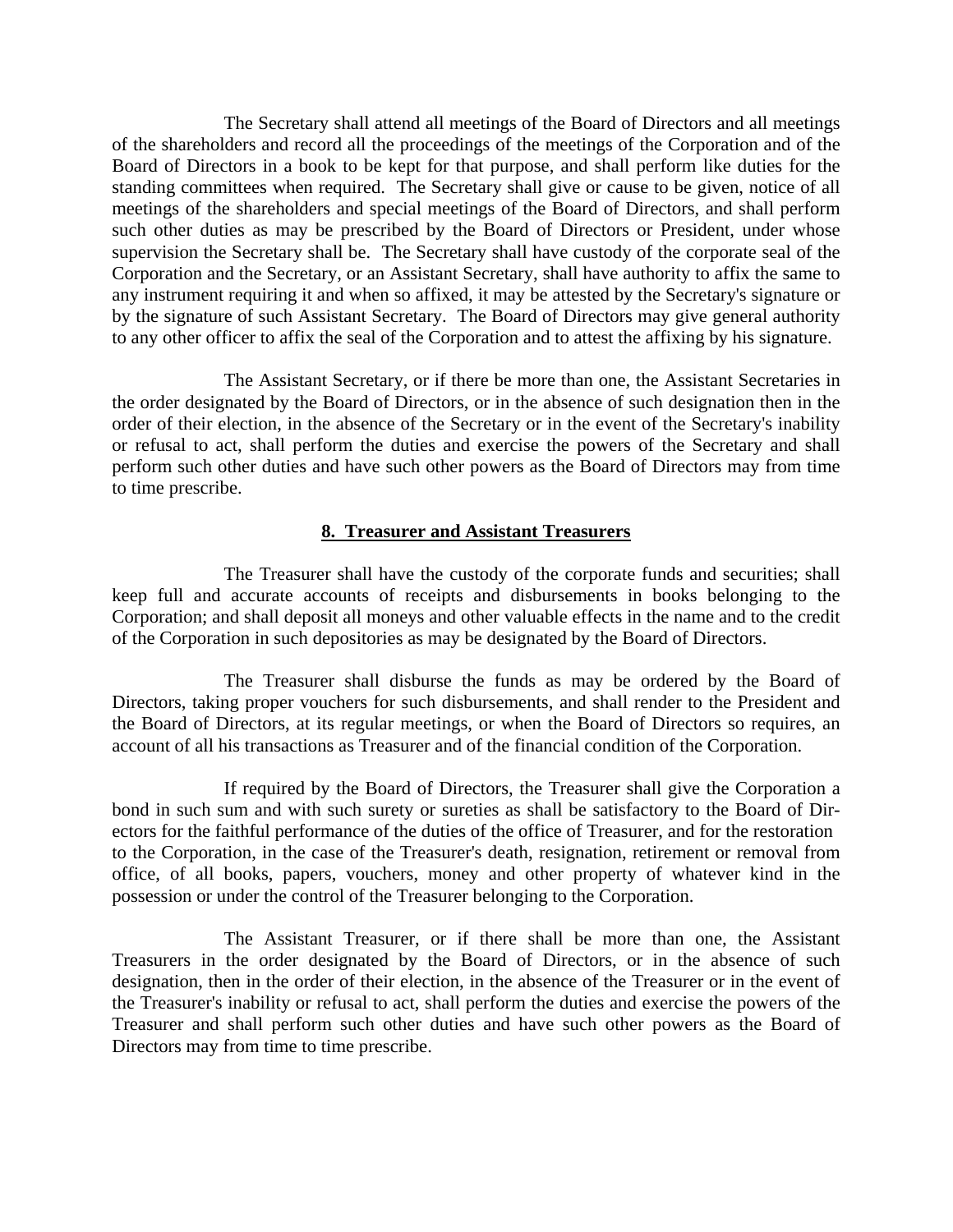#### **9. Books and Records**

 The Corporation shall keep: (a) correct and complete books and records of account; (b) minutes of the proceedings of the shareholders, Board of Directors and any committees of directors; and (c) a current list of the directors and officers and their residence addresses. The Corporation shall also keep at its office in the State of Delaware or at the office of its transfer agent or registrar in the State of Delaware, if any, a record containing the names and addresses of all shareholders, the number and class of shares held by each and the dates when they respectively became the owners of record thereof.

 The Board of Directors may determine whether and to what extent and at what times and places and under what conditions and regulations any accounts, books, records or other documents of the Corporation shall be open to inspection, and no creditor, security holder or other person shall have any right to inspect any accounts, books, records or other documents of the Corporation except as conferred by statute or as so authorized by the Board.

#### **10. Checks, Notes, etc.**

 All checks and drafts on, and withdrawals from the Corporation's accounts with banks or other financial institutions, and all bills of exchange, notes and other instruments for the payment of money, drawn, made, endorsed, or accepted by the Corporation, shall be signed on its behalf by the person or persons thereunto authorized by, or pursuant to resolution of, the Board of Directors.

## **ARTICLE IV**

#### **CERTIFICATES AND TRANSFERS OF SHARES**

#### **1. Forms of Share Certificates**

 Certificates, in such forms, shall represent the share of the Corporation as the Board of Directors may prescribe, signed by the President or a Vice President and the Secretary or an Assistant Secretary or the Treasurer or an Assistant Treasurer. The shares may be sealed with the seal of the Corporation or a facsimile thereof. The signatures of the officers upon a certificate may be facsimiles if a transfer agent countersigns the certificate or registered by a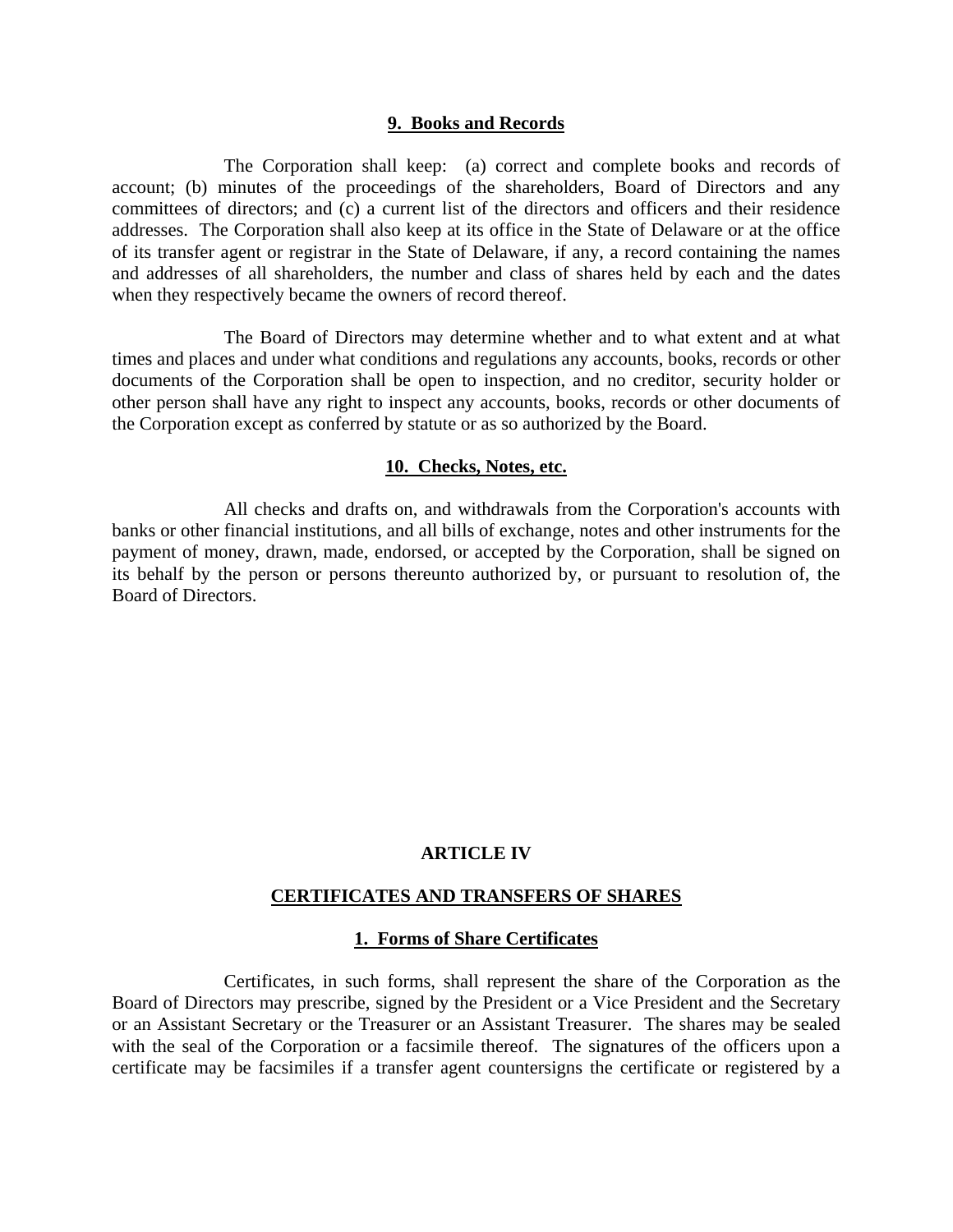registrar other than the Corporation or its employee. In case any officer who has signed or whose facsimile signature has been placed upon a certificate shall have ceased to be such officer before such certificate is issued, the Corporation with the same effect may issue it as if he were such officer at the date of issue.

 Each certificate representing shares issued by the Corporation shall set forth upon the face or back of the certificate, or shall state that the Corporation will furnish to any shareholder upon request and without charge, a full statement of the designation, relative rights, preferences and limitations of the shares of each class of shares, if more than one, authorized to be issued and the designation, relative rights, preferences and limitations of each series of any class of preferred shares authorized to be issued so far as the same have been fixed, and the authority of the Board of Directors to designate and fix the relative rights, preferences and limitations of other series.

 Each certificate representing shares shall state upon the face thereof: (a) that the Corporation is formed under the laws of the State of Delaware; (b) the name of the person or persons to whom issued; and (c) the number and class of shares, and the designation of the series, if any, which such certificate represents.

# **2. Transfers of Shares**

 Shares of the Corporation shall be transferable on the record of shareholders upon presentment to the Corporation of a transfer agent of a certificate or certificates representing the shares requested to be transferred, with proper endorsement on the certificate or on a separate accompanying document, together with such evidence of the payment of transfer taxes and compliance with other provisions of law as the Corporation or its transfer agent may require.

### **3. Lost, Stolen or Destroyed Share Certificates**

 No certificate for shares of the Corporation shall be issued in place of any certificate alleged to have been lost, destroyed or wrongfully taken, except, if and to the extent required by the Board of Directors upon: (a) production of evidence of loss, destruction or wrongful taking; (b) delivery of a bond indemnifying the Corporation and its agents against any claim that may be made against it or them on account of the alleged loss, destruction or wrongful taking of the replaced certificate or the issuance of the new certificate; (c) payment of the expenses of the Corporation and its agents incurred in connection with the issuance of the new certificate; and (d) compliance with other such reasonable requirements as may be imposed.

## **ARTICLE V**

## **OTHER MATTERS**

## **1. Corporate Seal**